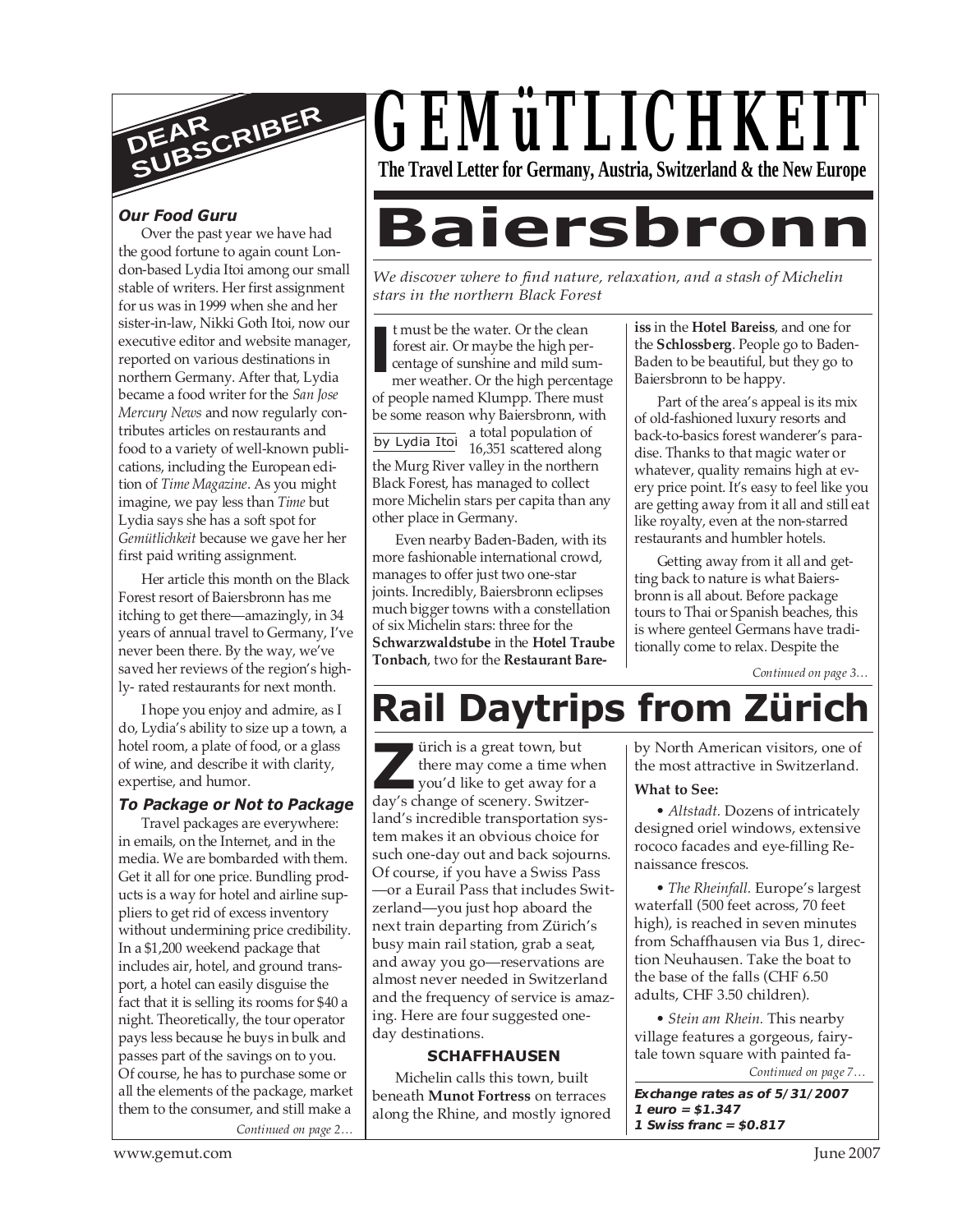#### *DEAR SUBSCRIBER Continued from page 1*

profit. But can he do that and offer the deal to you at a lower price than if you purchased the individual elements separately? Maybe, maybe not.

Before you buy a travel package, try to figure what each element would cost if you bought it separately. Take a simple Glacier Express package offered by DER Tours, a reputable travel seller. You get three days second-class rail, including a ride on the Glacier Express, plus two nights at a three-star hotel. Cost is \$345 per person, double occupancy, or \$690 for two persons. Since a three-day second-class Swiss Saver Pass (good for travel on the Glacier Express) costs \$312 for two persons, the question becomes, can you find two nights lodging at three-star hotels —one at the start of the trip in or near St. Moritz, and one at the end in Zermatt — for less than \$378? A double room at the **Hotel Darioli** in central Zermatt in high season is CHF 130 or about \$107. In St. Moritz the **Stille Sporthotel** is CHF 158/\$129. Of course, there are better three-star hotels in both towns but we know these, and they are acceptable. With them your total price for hotels and the rail travel is \$548, so you save \$142 by purchasing the elements of the package separately. Of course, DER may use more luxurious three-star hotels, but since they say they don't know the names of the hotels in this package it's difficult to make a comparison. Nicer hotels are the **Dufour** in Zermatt, where a double room is about \$147, and the **Bernina** in Pontresina (a charming village very near St. Moritz), where a double is \$180. Using those hotels you're \$51 to the good.

On the other hand, you'll often save money and get added value on shortstay packages sponsored by local tourist offices. They don't have to worry about making a profit, their goal is simply to attract more visitors. Take a look at the deals mentioned in our *News/ Deals* column on page 8. The two-night Trier package, for example, starts at €330 per couple. By comparison, if you stay two nights at our favorite Trier three-star, the **Petris**, you'll pay at least €180. You have to decide if a fourcourse dinner with wine, a tasting at a winery, a guidebook, and a city tour are worth an additional €150.

One problem in deconstructing these deals is that many packages contain elements you simply can't buy on your own. The **Untour** (www.untours.com), for example, offers air, a vacation rental, in-country support, and ground transportation. You can book airline tickets, rent your own apartment, and, of course, rent a car or buy a rail pass, but what you can't get on your own is the in-country support, or the assurance of quality lodging that comes with an Untour. That's why tour operators try to put unique features in their packages, such as castle and wine dinners, access to places not generally open to the public, and events involving celebrities. Recently, I saw a cruise advertised for \$7,000 per person that touted on-board talks by historians who were experts on the regions to be cruised. On the web I found a cruise on the same ship, with the same itinerary, but with different dates and no historians, for half the price. Expensive seminars.

Another example of unique packaging is Doug DeBoard's "German Auto Tours" (www.germanautotours.com), which gets visitors behind the scenes in the Germany auto industry.

In general, we find that fly/drive and rail/drive packages are seldom cost effective. Buy them separately. Air and hotel packages, however, seem to have a synergy that works for everybody: airline fares are more attractive by adding lodging, participating hotels fill rooms that would otherwise be vacant, and the consumer saves —sometimes.

If you are considering packages that offer a "without air" option, be sure to shop independently for your air tickets. One couple I know saved \$400 each by taking Uniworld's "cruise only" option and buying their air separately.—RHB

#### **Using Gemütlichkeit**

• Hotel prices listed are for one night. Discounts are often available for longer stays.

• All hotel prices include breakfast unless otherwise noted.

• Local European telephone area codes carry the "0" required for in-country dialing. To phone establishments from outside the country, such as from the USA, do not dial the first "0".

#### **Logging on to Our Website**

Back issues in PDF format from January 1993, except for the most recent 10, are available free to subscribers only at www.gemut.com (click on "Members"). To access the issues, enter the user name and password published in this space each month. The new codes are:

User Name: **bbrn** Password: **6924**

| <b>GEMÜTLICHKEIT</b><br>Vol. 21, No. 5                                                                                                                                                                                                                                                                                                                                                                                                                                                          |                                                                        | <b>HOTEL RESTAURANT RATING KEY</b> |              |                            |              |
|-------------------------------------------------------------------------------------------------------------------------------------------------------------------------------------------------------------------------------------------------------------------------------------------------------------------------------------------------------------------------------------------------------------------------------------------------------------------------------------------------|------------------------------------------------------------------------|------------------------------------|--------------|----------------------------|--------------|
| <b>June 2007</b>                                                                                                                                                                                                                                                                                                                                                                                                                                                                                | The Travel Letter for Germany, Austria, Switzerland & the New Europe   | <b>Rating Scale</b>                | <b>Scale</b> | <b>Restaurant Criteria</b> |              |
|                                                                                                                                                                                                                                                                                                                                                                                                                                                                                                 |                                                                        | Excellent                          | $16 - 20$    | Food                       | 65%          |
| Publishers:<br><b>Executive Editor:</b><br>Contributors:                                                                                                                                                                                                                                                                                                                                                                                                                                        | Robert H. & Elizabeth S. Bestor<br>Nikki Goth Itoi<br><b>Tom Bross</b> | Above Average                      | $12 - 15$    | Service                    | 20%          |
|                                                                                                                                                                                                                                                                                                                                                                                                                                                                                                 |                                                                        | Average                            | $8 - 11$     | Atmosphere                 | 15%          |
|                                                                                                                                                                                                                                                                                                                                                                                                                                                                                                 | Lydia Itoi                                                             | Adequate                           | $4 - 7$      |                            |              |
| <b>Consulting Editor:</b>                                                                                                                                                                                                                                                                                                                                                                                                                                                                       | Thomas P. Bestor                                                       | Unacceptable                       | $0 - 3$      |                            |              |
| <b>Online Services:</b>                                                                                                                                                                                                                                                                                                                                                                                                                                                                         | Kurt Steffans                                                          |                                    |              |                            |              |
| <b>Subscriber Travel Services:</b><br>Andy Bestor, Laura Riedel<br>Gemütlichkeit (ISSN 10431756) is published 10 times each year by UpCountry<br>Publishing, 288 Ridge Road, Ashland OR 97520. TOLL FREE: 1-800/521-<br>6722 or 541/488-8462, fax: 541/488-8468, e-mail travel@gemut.com. Web<br>site: www.gemut.com. Subscriptions are \$67 per year for 10 issues. While<br>every effort is made to provide correct information, the publishers can make<br>no guarantees regarding accuracy. |                                                                        | <b>Hotel Rating Criteria</b>       |              | <b>Value Rating</b>        | <b>Scale</b> |
|                                                                                                                                                                                                                                                                                                                                                                                                                                                                                                 |                                                                        | People/Service                     | 30%          | Outstanding Value          | $17 - 20$    |
|                                                                                                                                                                                                                                                                                                                                                                                                                                                                                                 |                                                                        | Location/Setting                   | 15%          | Very Good Value            | $12 - 16$    |
|                                                                                                                                                                                                                                                                                                                                                                                                                                                                                                 |                                                                        | Guestrooms                         | 30%          | Average Value              | $9 - 11$     |
|                                                                                                                                                                                                                                                                                                                                                                                                                                                                                                 |                                                                        | Public rooms                       | 5%           | <b>Below Average Value</b> | 5<br>$-8$    |
| <b>POSTMASTER: SEND ADDRESS CHANGES TO:</b><br>Gemütlichkeit, 288 Ridge Road., Ashland OR 97520                                                                                                                                                                                                                                                                                                                                                                                                 |                                                                        | Facilities/Restaurant              | 20%          | A Rip-Off                  | $0 - 4$      |
|                                                                                                                                                                                                                                                                                                                                                                                                                                                                                                 |                                                                        |                                    |              |                            |              |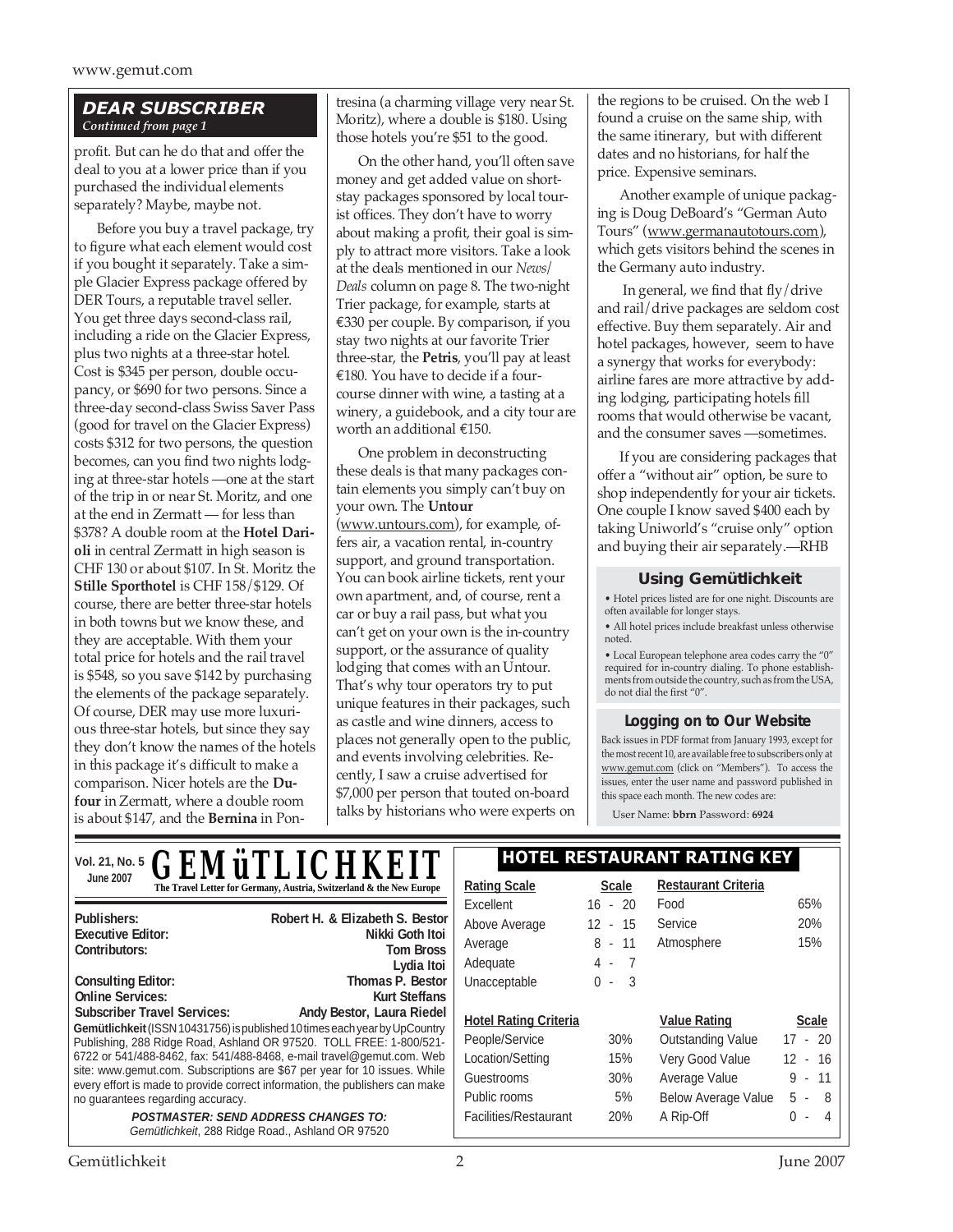#### *BAIERSBRONN Continued from page 1*

international attention brought by the high Michelin ratings, tourism remains very local and low-key. Year after year, families return to the same places to spend a week or two swimming, hiking, and eating in casual yet high-quality surroundings.

The funny thing about Baiersbronn is that it is a town in name only. It's really a loose collective of nine villages banded together to keep administrative costs down. Even a municipality of 16,351 people and 500 guesthouses feels much, much smaller when they are strung along a narrow tributary river like beads on a string. You can drive 57 km along the Murg and still be within the town limits, 80 percent of which is covered with woods.

This is important to know when planning your trip, particularly if a car is not part of the plan. Each sub-municipality is really a self-contained community, and many accommodations are designed for guests who plan to do some serious kicking back and have little urge to run around. Since there is no town center, choice of accommodation, location, and transport is of the highest importance. Trains and public buses are available, but understandably far-flung. With so much good food around, it's not a bad idea to take advantage of Baiersbronn's wealth of outdoor activities and 680 miles of hiking trails. A healthy and vigorous way to get around without a car is by mountain bike. The locals also advocate inline skating in summer and cross-country skiing in winter, but unless you plan to spend all your time at a full-service resort, a car is very practical in a place like this, and strongly recommended, if only for scenic drives along Route 500, the *Schwarzwaldhochstrasse,* or to explore the five nearby lakes or the Sankenbach waterfall. The scenic Mummelsee Lake, incidentally, is said to have no fish, but local legend claims it has water sprites.

Other than the medieval monastery in Klosterreichenbach, there are no notable monuments except Nature itself and those fabled restaurants. Given that there is only so much you can say about trees, let's just cut to the chow, shall we?

If money is no object and you really want a relaxing time, just bivouac at

#### **Baiersbronn Basics**

**Population:** 16,350

**Elevation:** 534-790 meters (1,752-2,592 ft)

**Visitor information:** Baiersbronn Tourist Office Rosenplatz 3, tel +49/7442/8414-0, fax 8414-48, www.baiersbronn.de, info@baiersbronn.de

#### **Driving distances from Baiersbronn:**

| 720 km 450 miles           |
|----------------------------|
| $138 \mathrm{km}$ 86 miles |
| 209 km 131 miles           |
| 68 km 42 miles             |
| 158 km 98 miles            |
| 170 km 106 miles           |
| 203 km 127 miles           |
|                            |

#### **Rail Travel:**

From the ICE-railway stations in Karlsruhe and Stuttgart, trains run hourly to Baiersbronn.

Traube Tonbach or Hotel Bareiss—two luxury resorts that offer every reason never to leave. They are like family summer camp, where everyone knows each other, and where vacationing kids grow up together. Besides fabulous food and comfortable rooms overlooking the hills, there are spa treatments, sports, mind-blowing bathing facilities, cooking classes and organized activities for all ages, even evening concerts. They are in many ways remarkably similar. Both are family owned, located some five km from each other in an area that combines hillside rambles with Baiersbronn's more populated villages. Both employ almost the same number of staff as they have guests, and both are routinely voted among the top destination resorts in Germany.

But which to choose? Although the two look almost identical on paper, they are somewhat different in style, as we detail in the reviews below. Michelin correctly gives an edge to Traube Tonbach's Schwarzwaldstube restaurant over the flagship Restaurant Bareiss under Chef Klaus-Peter Klumpp, although we found the best overall dish of the weekend at Bareiss. Traube Tonbach is the more international, while the smaller Bareiss preserves a strong local character. For budget-conscious hedonists, the two hotels' more casual dining options offer an excellent and possibly even more interesting value for the thrifty non-guest. Please note that room rates at these exceptional properties are PER PERSON per day and include room, breakfast, in some cases dinner, most leisure activities, and use of the

sports facilities. Non-guests can visit the restaurants, of course.

Because of the fee structure, we do not recommend the Bareiss or Traube Tonbach for short overnight stays on a crowded itinerary. They are destinations in themselves, and you will want to have enough time to take advantage of all the amenities.

If these two high-flyers are a little too rich for your blood, there are many other pleasant choices along the Murg. Indeed, there is something here for everyone, from backpackers to classic car enthusiasts.

#### Hotel Bareiss

Although this 1951 hotel has been recently refurbished, it still retains the old-fashioned casual elegance that keeps its faithful clientele returning every year. From the cheerful begonias cascading over the hotel's curved balconies to the warm greeting by name when we arrived, we knew everything was going to be perfect.

A distinctive feature was the fitness and bathing complex, which went far beyond the usual hotel pool/gym/spa formula. Besides a decadent beauty spa offering everything from Thalago to week-long Ayurveda treatments, there is an elaborate indoor-outdoor system of waterworks. They have even built a self-cleaning, natural swimming pond in the garden complete with white sand beach and beach chairs. There is also a crazy but entertaining heated outdoor saltwater pool with a current channel and water mushroom fountain. At six in the morning, a group of rubbercapped Germans were dutifully taking a water aerobics class in the Homeric indoor seawater pool.

The other distinctive feature is that the Bareiss, despite being a large luxury hotel, feels like a local inn with unique character. Service by charming young staff in traditional dress reaches the highest levels of perfection without the least hint of stuffiness. Owner Hermann Bareiss, whose mother started the hotel, clearly loves his land and loves to help his guests discover its charms. He has purchased and restored a 300-year-old farmhouse and baker's mill behind the hotel, which now provides a fascinating glimpse into the past and authentic country cuisine for special events. (The farmhouse is open by prior arrange-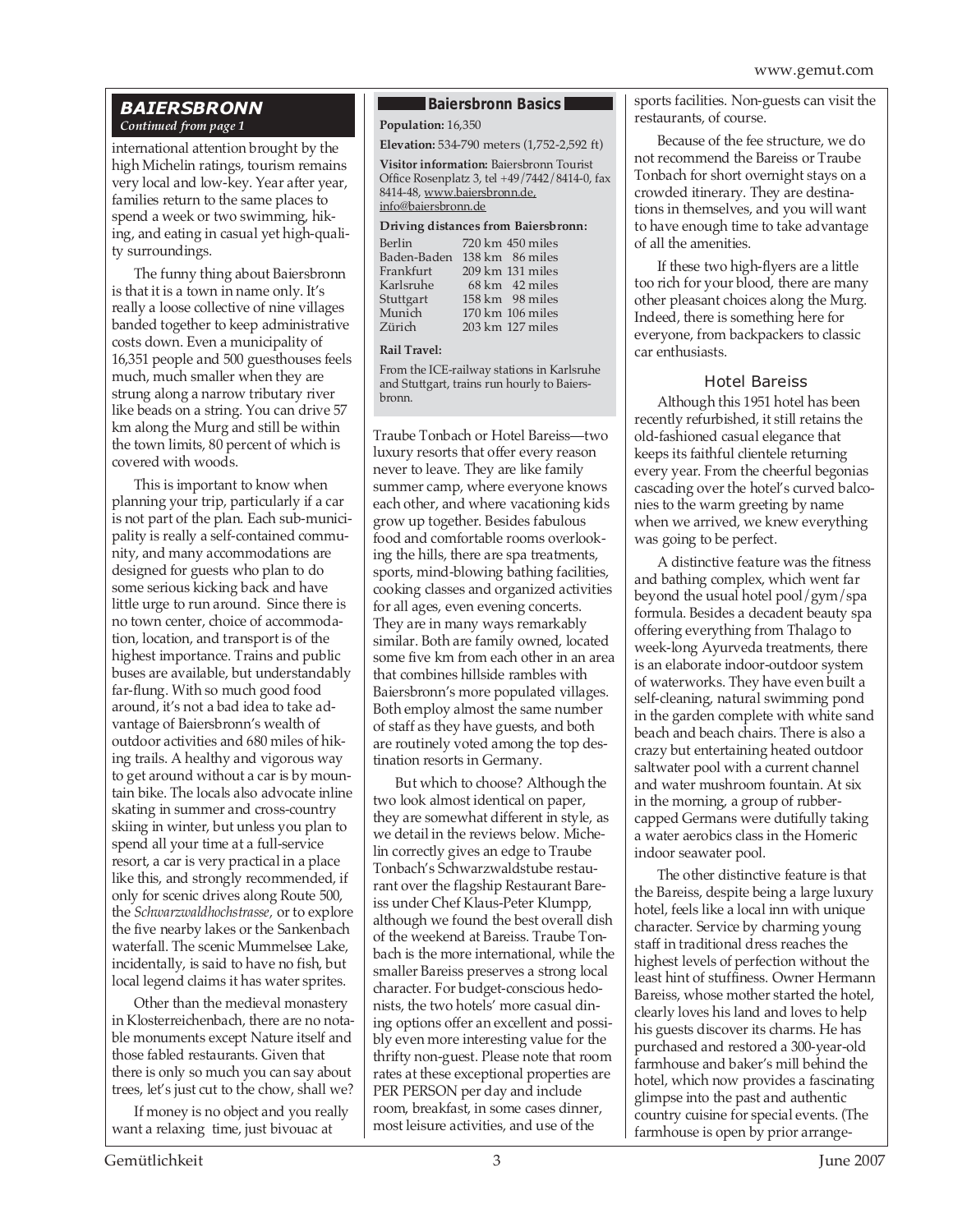#### www.gemut.com

ment only, although the grounds and garden are open to the public.) Inside, there is an exhibit of a treasure trove of old folk remedies and healers' recipes found under the floorboards. Some tawny cows graze nearby, a heritage breed so sturdy that they thrive in the forest pasture all winter with no care.

As part of a community effort to bring together Baiersbronn's outdoor and culinary attractions, the hotel provides food for a public wanderer's hut called the Sattelei an easy 25 minutes' hike from the hotel. After walking gently uphill through the woods, the wanderer is rewarded with the best black forest cake in the Black Forest. Beer, grilled sausages, and other simple forest fare are available at low prices to all comers in a cozy log hut with views over the hills. That's all the motivation I need to climb up there for a pre-lunch.

The hotel runs a huge list of activities beyond the typical fitness classes. A daily bulletin informs guests about guided hiking, fly-fishing, Nordic walking, dancing, tennis, or local tours. There might be a concert or a sausage cook-out. Guests can also arrange a private hunting guide or a visit to one of the nearby golf courses or a drive in the hotel's 1928 Ford. I can see now why Bareiss holidays are ideally a week or more. There's too much to do, and there's a 20 percent rate discount for stays longer than four days.

Kids have their own luxury playhouse called the Villa Kunterbunt. When I visited, two little tykes were being entertained by three staffers and a puppet theater, playhouse, toys, and games. The hotel also has a special kids' program during European school holidays besides the daily age-appropriate programs. For the older kids, there is a pool table, ping pong, foosball, videos, and computer games. Grownups have card and casino games available in the evenings.

Although most of the hotel's interior has been updated from its original dark wood, the bright new look is still very classic. The hotel's dining rooms all have different decorations. One has Biedermeier furniture, one is hung with old photographs, while another has carved wooden beams and painted ceilings to remind guests that they are in the Black Forest. All are warm and inviting, especially for afternoon tea by

the fireplace on a winter's day. Corridors are decorated with chintz-covered chairs and ceramic chimneys.

Rooms are also all individually designed and decorated, generally with a country chic style in pastel colors. We were given Room 73, a spacious and rather quirky 50s modern retro-styled suite with a pink quilt-covered double bed, a semicircular seating area with an armchair and window seat upholstered in dusty rose, and an extra single bedroom plus a large curved balcony with sweeping hillside views. The enormous, brand-new bathroom was fitted with a high-tech power shower, his and hers vanities including luxury toiletries, and a large Jacuzzi tub. My favorite touch was a leather-handled rattan tote bag to bring to the pool.

Room 14 is a stunning double that opens directly onto a private garden terrace. Fresh-flowered curtains hang down to the floor over delicately striped wallpaper, and the wrought iron bed and seating area are done with coordinating red and white fabrics. The blue-and-white bathroom has been newly renovated in an old-fashioned style with two pedestal sinks, separate shower and tub. Room 26 is a spectacular double room in sophisticated yellow and bold black stripes. There is a corner fireplace and French doors leading to a patio garden, plus a claw-foot bathtub and a four-poster canopy bed on bare wooden floors.

Even if you aren't staying in the hotel, you can still enjoy Bareiss hospitality on a budget by hiking up to Sattelei (open all year from 11pm-5pm) for a well-deserved forester's lunch or booking a table in the cozy Dorfstuben. While you're at Bareiss, check out the lovely shops. They have a terrific selection of resort wear, home décor items, and a beautiful toy shop. Best of all is an extensive newsstand with a huge range of international press.

The drawback is that for some bizarre reason the hotel doesn't accept credit cards for rooms (credit cards are accepted for everything else, including shops and restaurants). Suddenly, I understand why the clientele is so devoid of non-Europeans. To pay for a room, you have to use Maestro EC card (a European debit card), travelers' checks, international wire transfers, or

cash. For stays longer than four nights, discount and seasonal rates apply. For shorter stays, specific rooms and categories are not guaranteed. The 99 rooms, suites, and family apartments are all very different, so it is worthwhile to examine them upon arrival to find the style and configuration that suits you. Most include balcony or patio, seating area, and private bath. Reservations at the Dorfstuben and Restaurant Bareiss must be made separately.

**Contact:** Hotel Bareiss in the Black Forest, Gärtenbühlweg 14, D-72270 Baiersbronn-Mitteltal, tel. +49/074/42 47 0, fax +49/074/42 47 320,

info@bareiss.com, www.bareiss.com **Daily Per Person Rates:** Singles €158- 178, doubles €164-188, apartments €170-240, suites/penthouses from €240. Prices include breakfast and dinner. Discounts for children and for stays longer than four days. **Rating:** QUALITY 17/20, VALUE 14/20

#### The Dorfstuben in Hotel Bareiss

If the main two-star Restaurant Bareiss *(see our review in next month's issue)* is formal, expensive, and international, the Dorfstuben is cozy, rustic, and unabashedly region-<br>rustic, and unabashedly region-<br>al unat to montion a lot choaper. Cross al—not to mention a lot cheaper,  $C_{\text{A}}^{\text{av}}$  and with the sec and with the same excellent service and ingredients. In fact, I could argue that for the first-time visitor to the Black Forest, the Dorfstuben is the more interesting of the two restaurants. It feels like a 19<sup>th</sup> century forest cabin. One dining room is dominated by a huge green tiled fireplace and dozens of cuckoo clocks, the other by a portrait of a forest ranger and mounted hunting trophies. Iron chandeliers hung with fresh green wreaths hover low over the wooden tables, adding to the warm glow.

The food is honest, hearty, and nicely prepared without the least concession to international tastes, dietary concerns, or nouvelle cuisine. When I asked for a small portion of rich stewed lentils with sausages and onion marmalade (the menu says all dishes can be served in smaller amounts), they brought enough to feed a regiment ( $\epsilon$ 9.50). The homemade bread was fabulous with sweet farm butter, lard, cream cheese, and raw radishes. The trout was local, wild, and lovingly cold-smoked. It came with a horseradish mousse with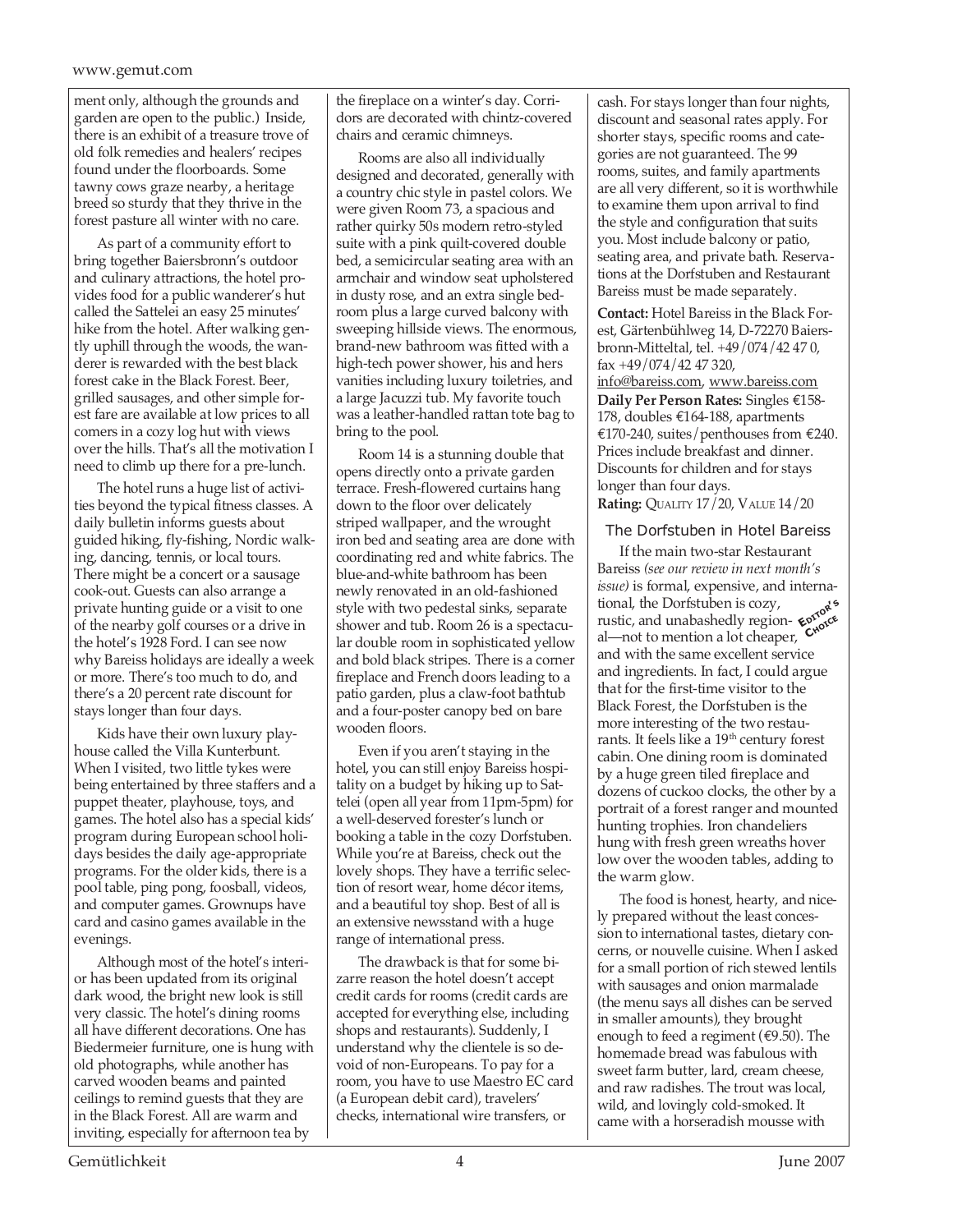trout roe and sliced hard-boiled eggs for  $\epsilon$ 7.90. The plate of high-quality regional sliced cold cuts also came with a small side salad for €9.50. The Murghtal grass-fed beef (€19.20), from the same grazing herd we had seen on the farm, fell short of perfection, being undersalted and overcooked. The beef itself is soft and very delicate and pale, without that big fatty flavor of American corn-fed beef. It was roasted and smothered in a thick blanket of onions and gravy, with a *Maultaschen* pasta pocket, salad, and handmade *Spätzle* on the side. The stuffed veal breast ( $£13.60$ ) was much better, being full of flavor from its tasty ground meat filling. A Swabian potato and green salad were the accompaniments . But the dish to die for was the thick rings of apples fried like fritters, served on a cobweb of vanilla and raspberry sauces. I think this was the best Swabian meal we had the entire trip.

**Contact:** Dorfstuben/Hotel Bareiss Gärtenbühlweg 14, D-72270 Baiersbronn-Mitteltal, tel. +49/074/42 47 0, fax +49/074/42 47 320, info@bareiss.com, www.bareiss.com **Rating:** QUALITY 18/20, VALUE 17/20

#### Hotel Traube Tonbach

It all started in 1789 when Tobias Finkbeiner opened a pub for wagon drivers and lumberjacks in the Tonbachtal. His son, Ludwig, added a bakery after returning as the only survivor of 25 local boys who invaded Russia with Napoleon. His grandson, Johann Georg, added a distillery and cider press. His great-grandson, Friedrich, got the idea of bringing in wine from Baden when his own attempts at winemaking failed. Greatgreat-grandson Heinrich started renting rooms at the suggestion of a lost hiker. During the war, the Traube was requisitioned, but in 1957 great-great-great grandson Willi got things started back up again and turned the inn into a resort hotel. In 1978, he brought in chef Harald Wohlfahrt to head the restaurant's now-famed Schwarzwaldstube. Great-great-great-great grandson Heiner Finkbeiner took over from his uncle Willi in 1993, the same year Schwarzwaldstube was awarded three Michelin stars. Lots of places claim to have a long family tradition, but few with more right than the Traube. Elegant and gracious Heiner Finkbeiner

literally has the hotel business in his blood.

For all its long history—by the way, Tobias' original pub is now the Traube's informal Bauernstube restaurant—the Traube is quite contemporary country chic. If the Bareiss preserves a kind of retro German holiday atmosphere, the Traube is a tad more cosmopolitan. The interiors harmoniously combine streamlined modern fixtures with polished pine and warm country fabrics. Everything from the Schwarzwaldstube's use of exotic spices and coconut milk to the Qi spa treatments , show a more international fusion style. Maybe because of the prestigious three-star restaurant or the fact that the hotel agrees to take credit cards, clients are more international as well. Moreover, an astounding 80 percent have stayed three times or more, a real testament to quality.

Honestly, the differences in amenities, facilities, and service are fairly small, really coming down to décor and minor details. The Traube's public areas and spa facilities are more contemporary and luxurious, though the rooms lack the individual character of the Bareiss. Room 167 at the Traube is a large double in the main building with a wall of windows and a long balcony too narrow for a chair. Besides the carved pine headboard and the sunny hillside view, however, there is little of the romance of the Black Forest. The rest of the furniture, upholstered in red, has a practical, corporate blandness. The plain white tiled bathroom is nicely fitted with two wall-mounted basins, a tub with a hand shower, and chrome fittings, all chosen for that streamlinedyet-classic look.

Other amenities and activities are similar to those of the Bareiss. Children have their own daytime activities in the gymnasium-sized playroom, and there is a state-of-the-art cooking school for three-star culinary classes. Besides the facilities also available at the Bareiss, the Traube has an "igloo" bath, indoor tennis courts, a bowling alley, and a trout stream. Its location along the main street of Tonbach village does not feel like a Black Forest gated community, as even such a small street disrupts that feeling of seclusion. Despite that, the warm feeling of a family establishment pervades everything. It's hard to go

wrong at either property.

**Contact**: Hotel Traube Tonbach, 72270 Baiersbronn im Schwarzwald, tel. +49/ 744/2 492 0, fax +49/744/2 4 92 692, info@traube-tonbach.de, www.traubetonbach.de, Finkbeiner family

**Daily Per Person Rates:** Singles €105- 185, doubles and apartments from €101-178, penthouse from €208 per person. Discounts for children. Half board available for €16 per person, two night minimum.

**Rating:** QUALITY 17/20, VALUE 14/20

*(Next month, you can read Ms. Itoi's review of the hotel's famed Schwarzwaldstube, one of six Michelin three-star restaurants in Germany.*

*Unfortunately, time and appetite did not permit her to try Traube Tonbach's informal pub, the historic Bauernstube. However, she says the menu had some interesting and updated-sounding regional specialties at attractive prices, at €7-18. A three-course regional menu was offered for €29.)*

#### Forsthaus Auerhahn

Charming Forsthaus Auerhahn is about 15 miles north and a world away from the pricey big boys, but if you

#### **Key Websites for the Traveler**

**• www.gemut.com** Gateway site for travelers to Germanic Europe, including car rental, rail passes, hotel bookings, traveler feedback, travel tips, and past issues (free access to back issues for subscribers; see log-on info on page 2).

**• www.viamichelin.com** The Michelin database of hotels and restaurants, plus great interactive trip planning tools.

**• www.travelessentials.com** Guidebooks, maps, travel accessories, luggage, all at 10 percent off for subscribers. Use discount code gemut2006.

**• www.webflyer.com** Informative frequent-flyer forums make this a must for air travelers.

**• bahn.hafas.de/bin/query.exe/en** German rail website, with train schedules throughout Europe, as well as Germany.

**• www.sbb.ch/index\_e.htm** Swiss and European rail schedules.

**• www.ski-europe.com** Top Web resource for skiers with much data on Alpine resorts.

**• www.myswitzerland.com** Website of Switzerland's national tourist authority.

**• www.germany-tourism.de** Germany's national tourist authority.

**• www.austria.info/us** Austria's national tourist authority.

**• www.historicgermany.com** Website for an alliance of historic German cities.

**• www.thetravelinsider.info** Info on electronic devices used by travelers — cell phones, computers, etc.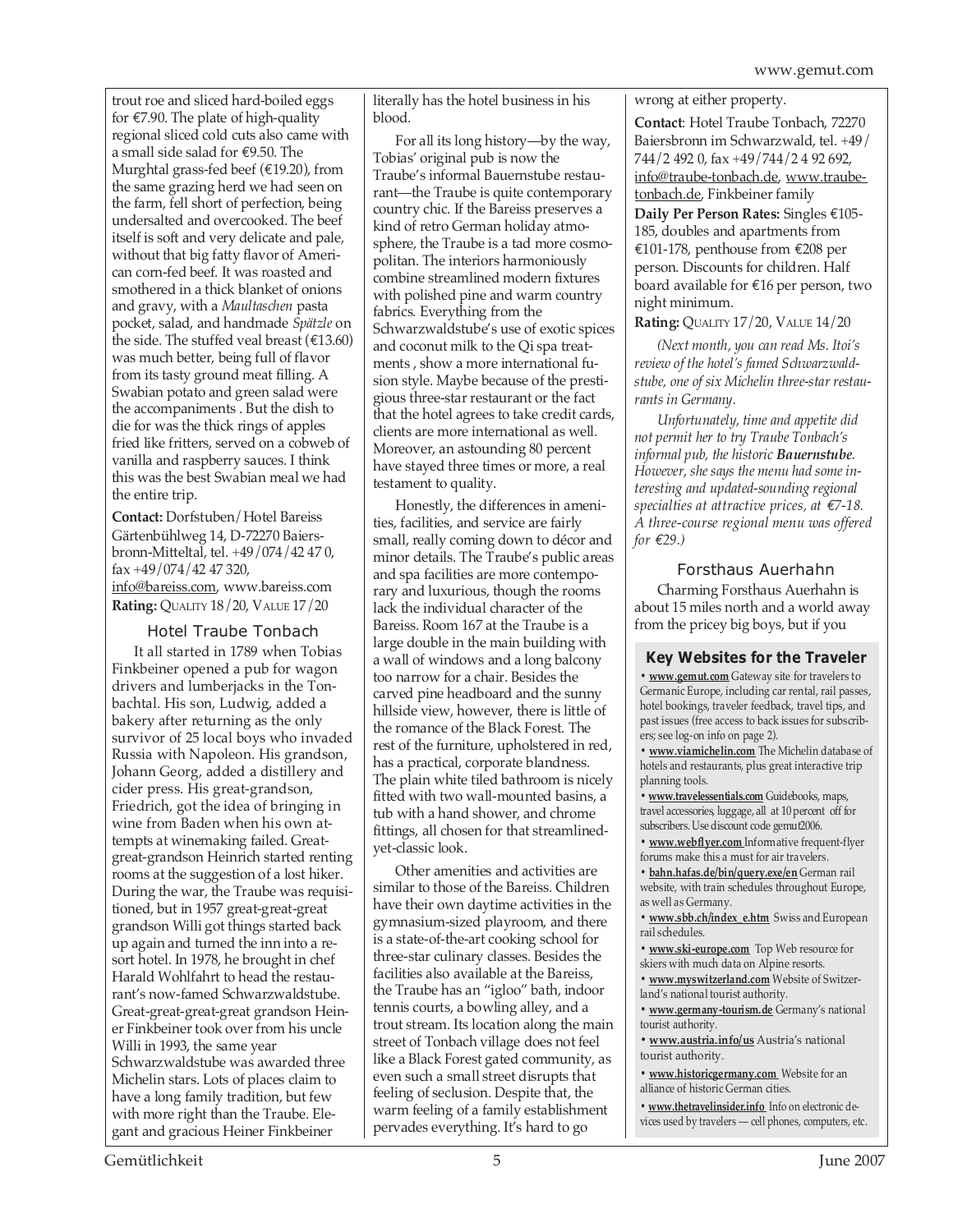#### www.gemut.com

really want to get away from it all for a lot fewer euros, this is the place. The Hinterlagen bus stop serves this isolated hamlet of 10 people and two families, counting the Zepfs, the friendly owners of Auerhahn. Originally a 200-year-old forestry house, this beautifully maintained family inn feels very much like a little house in the Big Woods near some of the area's best hiking trails. The Auerhahn consists of three steeply roofed and flower-covered buildings clustered on a thickly wooded hillside overlooking a valley with a small stream. When we pulled up, families were basking on the sunny terrace while the chef was setting up a huge barbecue to grill sausages in the street. Clearly, this road doesn't experience a lot of traffic.

Inside, the lobby and rooms have warm, contemporary pine furnishings and clean, modern fabrics in soothing dark blues or pale pinks. Rooms are spacious, practical, and up-to-date with heated towel racks, double sinks, and sunny views on all sides. Some family apartments have kitchens.

The bathing and spa facilities are incredible for such a modest location. The indoor pool is surrounded by round boulders and potted palms and has cascading streams from a nearby creek. There are also indulgent Maria Galland and Thalasso treatments, plus a sauna and hot tubs. There are daily organized activities, including hiking, mountain biking, fishing, and farm visits. Children have their own facilities as well.

The cozy, nonsmoking restaurant is done in cheerful colors and modern lines and serves regional cuisine. They will also pack box lunches for hikers. And there is a smoker's lounge decorated as a hunting lodge with carved country chairs. Room rates include half pension (breakfast and dinner), but there is also a reasonably extensive a la carte menu with appetizers from €3.50- 8.50, main courses from €11-20, and desserts for €4.90.

Hinterlagenbach is pretty far removed from anything else in Baiersbronn, but it is a great place to look for solitude if you have time and a car. Because of road construction, Hinterlagenbach is even more isolated than normal and can't be

reached directly from the Rhine River valley. But then, getting away from it all never felt so good.

**Contact:** Forsthaus Auerhahn, D-72270 Baiersbronn-Hinterlagenbach, tel. +49/ 07447/934 0, fax 934 199, hotel@forsthaus-auerhahn.de, www.forsthaus-auerhahn.de **Daily Per Person Rates:** €63-90 during high season, including breakfast and dinner. Discounts for stays over four days. Two-night minimum. **Rating:** QUALITY 14/20, VALUE 16/20

#### Waldknechtshof Ferienappartements

"The traffic's very bad here," said the guide. There were all of two cars on the main highway passing in front of Waldknechtshof, including ours. We pulled in front of a steeply roofed converted farmhouse dating from 1769. Ten years ago, it was renovated in a rather wild ultra-modern fashion and turned into holiday apartments with a finer dining restaurant and pub. The result is a fanciful marriage of exposed timbers and steel beams.

The rooms, naturally, are all different, nicely decorated apartments with contemporary furnishings, and quite spacious. Some are entirely modern, while others show unexpected architectural features, like a naked wooden beam in the middle of a clean, white-tiled bathroom. The sloping attic rooms are the most atmospheric, with an interesting mix of old and new.

No Caracallan baths here, but at least Restaurant Meierei's menu shows the same wild fancy as the modern architecture. Christian Heinsohn serves a multicourse, multicolored creative Swabian tasting menu for €62 per person in a stone dining room filled with antiques.

The hotel does not have much in the way of extensive grounds, but there is a manicured lawn patio with a few picnic tables. When we visited, only one person was on duty to handle the hotel and the pub, so service was slow and hectic. However, the unique architecture and creative interiors make this a worthwhile short overnight option in Baiersbronn, where most places cater to longerterm guests.

**Contact:** Waldknechtshof, Baiersbronn Strasse 4, D-72270 Baiersbronn-Klosterreichenbach, tel. +49/07442/ 84 84 0, fax 84 84 410, info@walddknechtshof.de, www.waldknechtshof.de **Daily Per Person Rates:** Singles from €104, doubles from €114

**Rating:** QUALITY 14/20, VALUE 15/20

#### Hotel Gasthof Rosengarten

The first thing one notices about the Rosengarten is that someone is wild about minerals. There are pretty rocks and crystals and geodes everywhere, many on exhibit like a natural history museum, and some for sale. The next thing is the immaculate quality and excellent value of the hotel. Everything is beautifully kept up and in perfect order, with little welcome signs on the polished pine doors. The hotel is just a few steps away from the town square, but our room had a large private patio with an expanse of hill behind it. For  $\text{\textsterling}110$ a night, it's hard to beat. Black granite bathroom counters, check. Heated towel rack, check. Shower but no tub, well ok. Since there's a nice indoor pool and spa downstairs, maybe we can do without the tub.

The only minus was the sour expression on our young waitress' face when we went for a light supper. We were the only ones in the restaurant that night apart from a few patrons having a drink on the patio, but she clearly wasn't happy to see us or take an order in English. It took quite a while to finally get the Swabian wurst salad ( $€5.10$ ) and the plate of cold cuts  $(\text{\textsterling}8.80)$ , the beverages, and finally, cutlery. Main courses €8-14. Good thing we had eaten so much at lunch at Schwarzwaldstube. Restaurant service notwithstanding, the Rosengarten makes an excellent, well-located budget sleep for anyone in town who wants to eat at one of the Bareiss or Traube Tonbach restaurants.

**Contact:** Hotel Gasthof Rosengarten, Bildstöckleweg 35, 72270 Baiersbronn/ Schwarzwald. Tel: +49/07442/84 43 0, fax 84 34 34, info@rosengartenbaiersbronn.de, www.rosengartenbaiersbronn.de, Klumpp family **Daily Per Person Rates:** €43-65 **Rating:** QUALITY 12/20, VALUE 16/20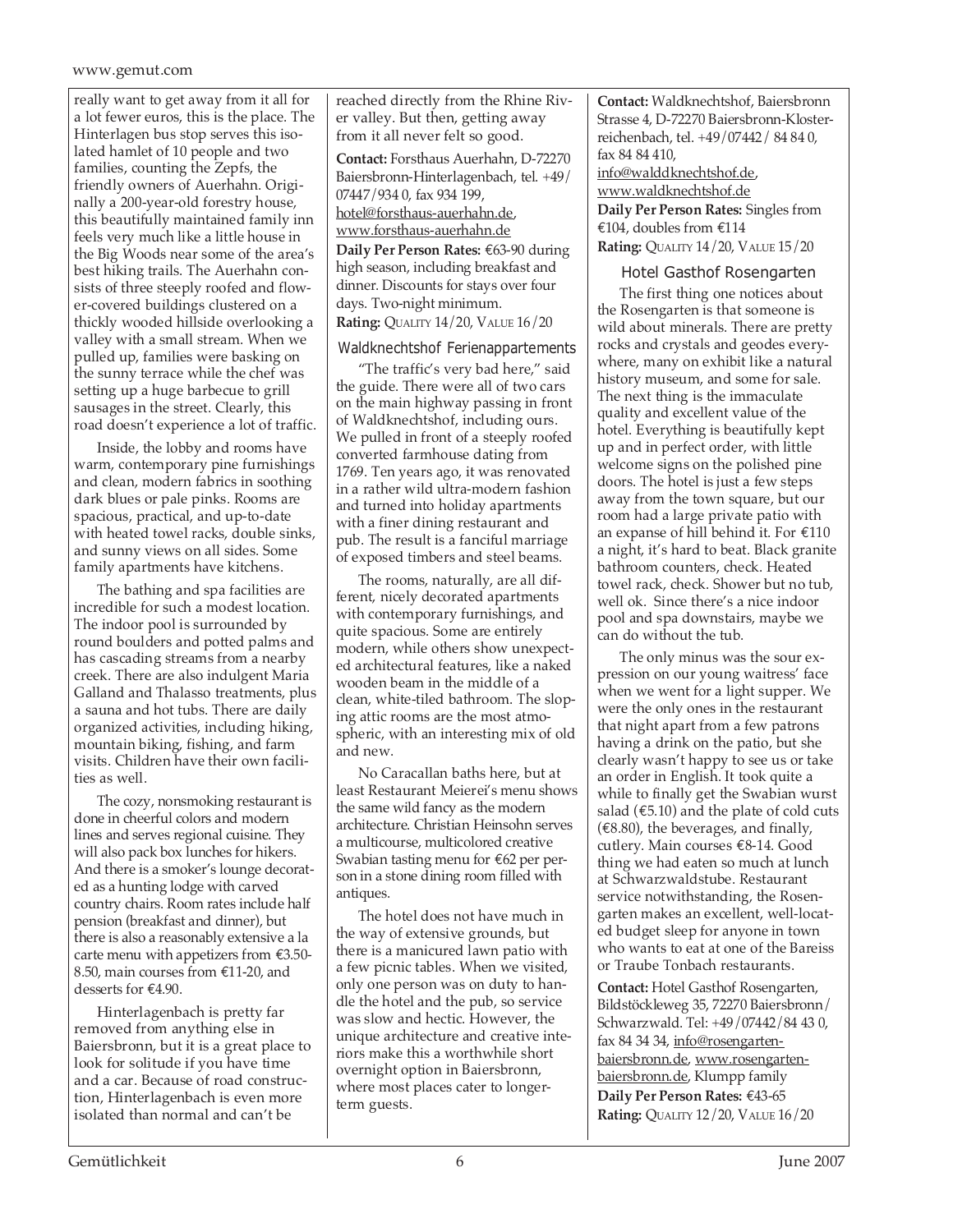#### Hotel-Café Rundblick

I have to mention this place, a very basic B&B style family-run inn above a bakery. First of all, the plain guestrooms are extremely reasonably priced at about €20 a person including breakfast. And because of the bakery, which sells out some 2,500 pretzels a day, the bread couldn't be fresher.

The most outstanding feature, however, is the owner. Mr. Otto Klumpp is mad about restoring vintage cars. In the dozen or so garages under the hotel, he tinkers on about 10 of them, all lovingly resurrected from heaps of rust. There's a Ford Model T and a classic cream-colored Citroen convertible with rumble seat, popular for weddings. There's even a 60s vintage VW minibus, a Dixi, and a Model T Mini for the kids that can do about five miles an hour. Mr. Klumpp loves any excuse to take his babies on the road, making his morning bread deliveries in a 1936 Mercedes or giving tours of the Black Forest in a 1914 green touring car. In fact, earlier that day I had taken a picture of the blacktop Rundblick Express making its way past the Bareiss. This is a must stop for any classic car enthusiast, and, for a few euros, Mr. Klumpp will be thrilled to drive you around.

Not surprisingly, the hotel, which dates to 1840 but was completely redone sometime in the 1960s, is full of model cars. The hallways, which tend to be a little dark, have cabinets crammed with cars of all kinds. Otherwise the décor is very much like a normal home rather than a hotel, down to the mismatched lamps and little lace doilies. Some rooms have kitchen facilities. All are bright and clean, if a little worn. The three bathrooms we saw were immaculate and appear to have been recently remodeled.

The common rooms are both spacious and homey, and the lounge looks like somebody's grandmother's living room. And downstairs, they have their very own bowling alley! If you're looking for local character, the Rundblick has it in spades. Fair warning, the guestrooms are located above the dozen covered garages, so you may hear occasional backfires. There

are no nearby restaurants or shops, so either bring your own car or hire one of Mr. Klumpp's.

**Contact:** Hotel-Café Rundblick, Oberdorfstr. 37, D- 72270 Baiersbronn, tel. +49/744/2 35 87, fax +49/744/2 6 03 39, www.cafe-rundblick.de, Otto Klumpp family

**Daily Per Person Rates:** Singles €20-24, doubles €19-23 per person, apartments €28-32 , kids 6-12 pay €11.

**Rating:** QUALITY 11/20, VALUE 15/20

#### *DAYTRIPS Continued from page 1*

cades on 15th-century buildings along three sides facing the 16thcentury Rathaus. Trains to Stein am Rhein leave Schaffhausen every halfhour. The trip takes 25 minutes and another five minutes on foot to the old town.

**Lunch:** Hotel Rheinfels, Stein am Rhein, Rhygasse 8, tel. 0527/424 242

**Getting There:** One-way rail fare, CHF 18 - 29; one-way travel time, 56 minutes; frequency, about every 30 minutes.

#### **ST. GALLEN**

Though not a preserved museum of the Rothenburg/Gruyères genre, St. Gallen's *Altstadt* has considerable charm with many fine 16C and 18C houses with painted facades. The main attractions here, however, are the Abbey's Library and Cathedral, which dates to 720.

For hundreds of years the city's main business has been textiles and many of France's leading couture houses come to St. Gallen for their fabrics. If it wished, St. Gallen could lay claim to being the brassiere capital of Europe as 65% of the total Swiss production of embroidery is in ladies' lingerie.

#### **What to See:**

*• Textile Museum.* The exhibition of hand-embroidered lace on the museum's upper floor is not to be missed.

*• Stiftsbibliothek.* The Abbey's rococo library rates three stars — "worth a journey." Its treasures have remained essentially intact over the centuries.

*• Cathedral.* Similar in style to and matching the grandeur of — the great Baroque churches of southern Germany.

**Lunch:** netts schützengarten, St. Jacobstrasse 35, tel. 426 677, or Neubad, Bankgasse 6, tel. 228 683

**Getting There:** One-way fare, CHF 27 - 45; one-way travel time, 65 minutes; frequency, about every 30 minutes.

#### **LUCERNE**

Perhaps the most beautiful city in Switzerland, and the most popular with tourists. A favorite of Queen Victoria's and the part-time home of composers Richard Wagner and Sergei Rachmaninoff.

#### **What to See:**

*• The Old Town.* A network of old houses, squares, and churches including the Collegiate Church, an important Renaissance building, and the Baroque Jesuit Church, make for a pleasant stroll.

*• Kapellbrücke.* Medieval-style, covered, pedestrian bridge over the Reuss River, the oldest wooden bridge in Europe, built in 1333. Destroyed by fire in 1993 but meticulously restored.

*• Museum of Swiss Transportation.* The complex of modern buildings includes a Rail Transport section featuring old trains of all descriptions — electric, steam gas and diesel — and a number of cable lifts, old and new; an Aeronautics section, and Navigation section. Aeronautics has several outdoor exhibits including the first Swissair Lockheed sixpassenger airliner, a faithful Douglas DC-3, and a few jetliners. Navigation has an amazing collection of ship models: sailing ships, container ships, ocean liners, and some fullsized life boats. (Lidostrasse 5, reached in 10 minutes by #2 bus from the train station).

*• Museum of Art Lucerne (Kunstmuseum) designed by Jean Nouvel.* Features mainly Swiss art from the Renaissance to the present day. The museum is probably best known as part of an architecturally-celebrated lakeside complex that includes a